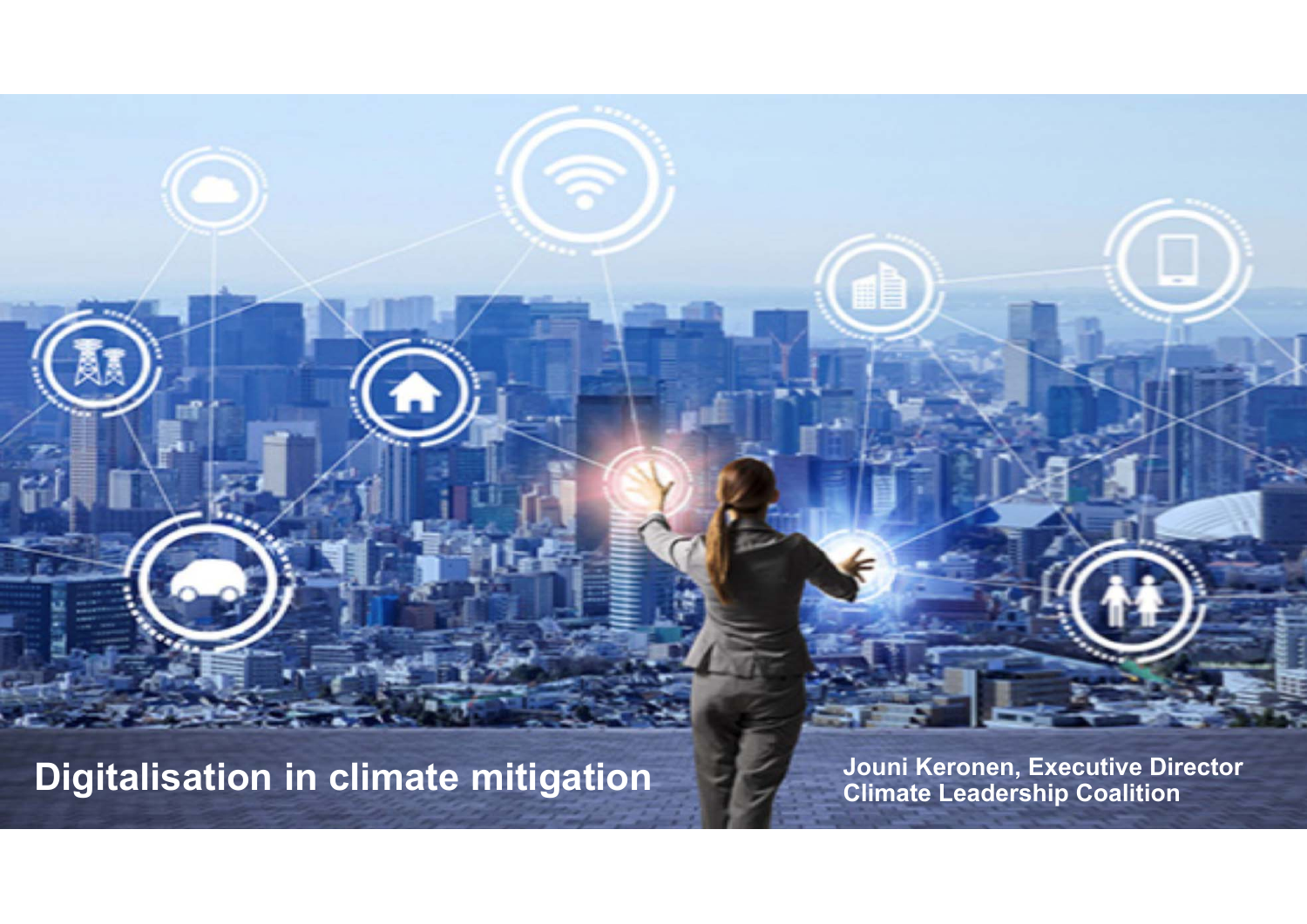## **Climate Leadership Coalition – developing business solutions for climate change**

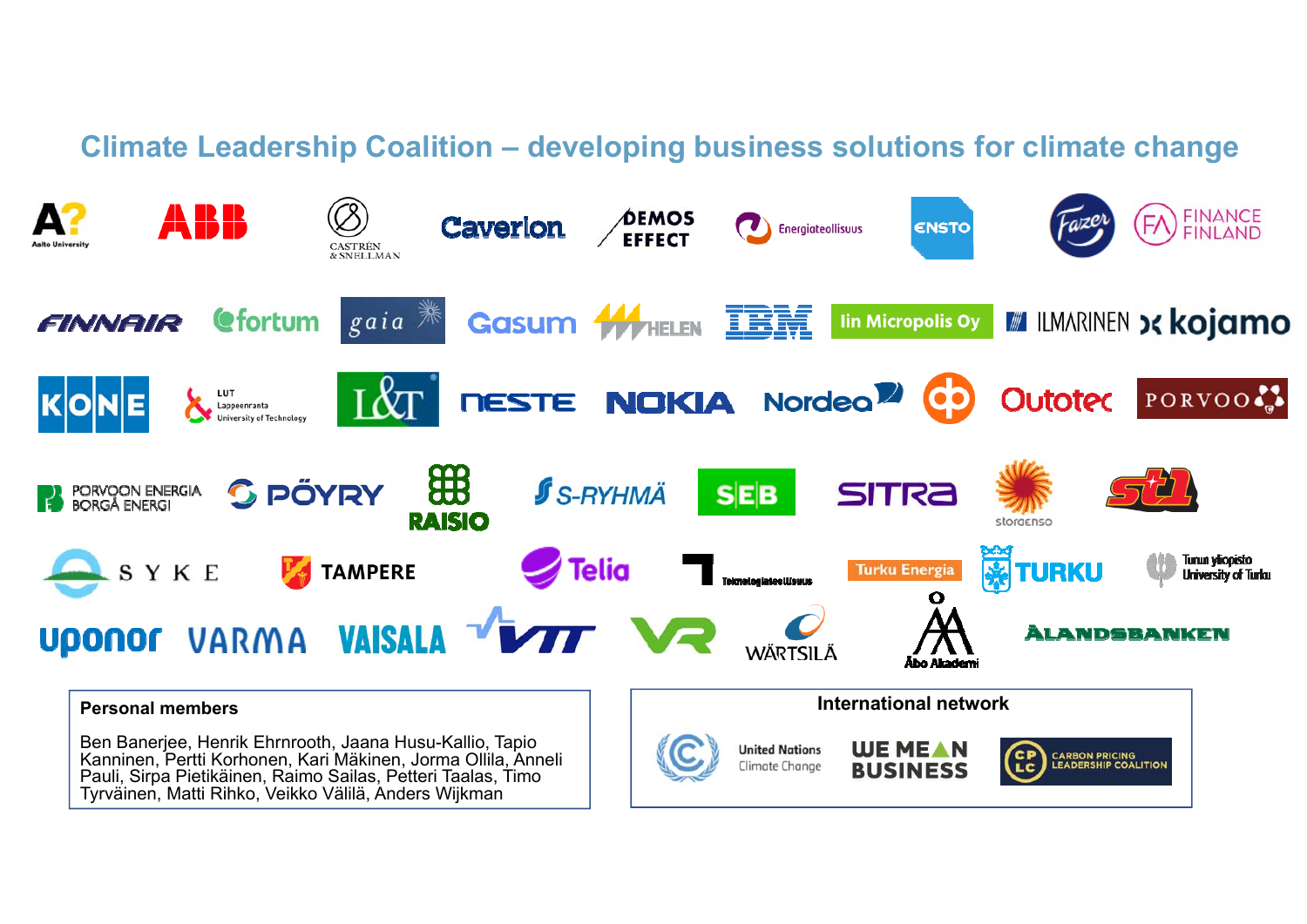## **Climate change will …**







J Keronen, Climate Leadership Coalition

## Changing taxes and financing



### New energy, storages



New market mechanisms, smart grid New "fuels" for transport

### ICT, IoT everywhere



# **… transform everything**

De/recarbonising industry and the state of the state of the New materials, active buildings



## Activating citizens **Sustainable forestry and land use** Activating citizens



## New agriculture, also C sinks

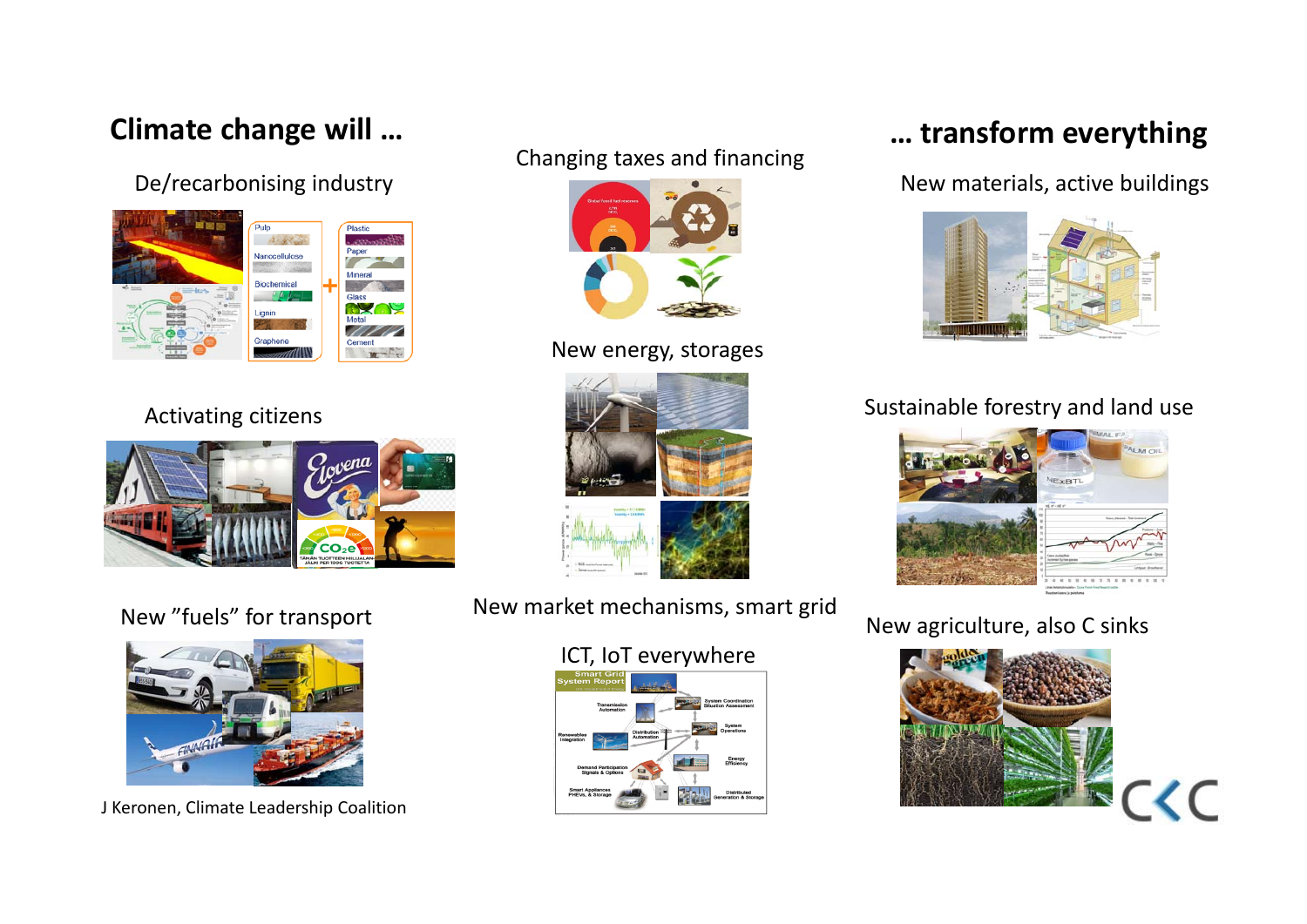# **How make cities attractive for clean investments**

Training program for SMEs



Open infrastructure





J Keronen, Climate Leadership Coalition

Financing (venture capital, etc.)



CapMan

### Open data



Digital innovation platforms



Activating citizens (planning/implementation)

**GREENEST CITY ACTION PLAN:** 350 organizations, 35,000 citizens mobilized



Progressive public procurement (carbon footprint + innovations)





 $C$ 

Collaboration in international networks **EVEN Digital innovation platforms** Events attracting customers and investors